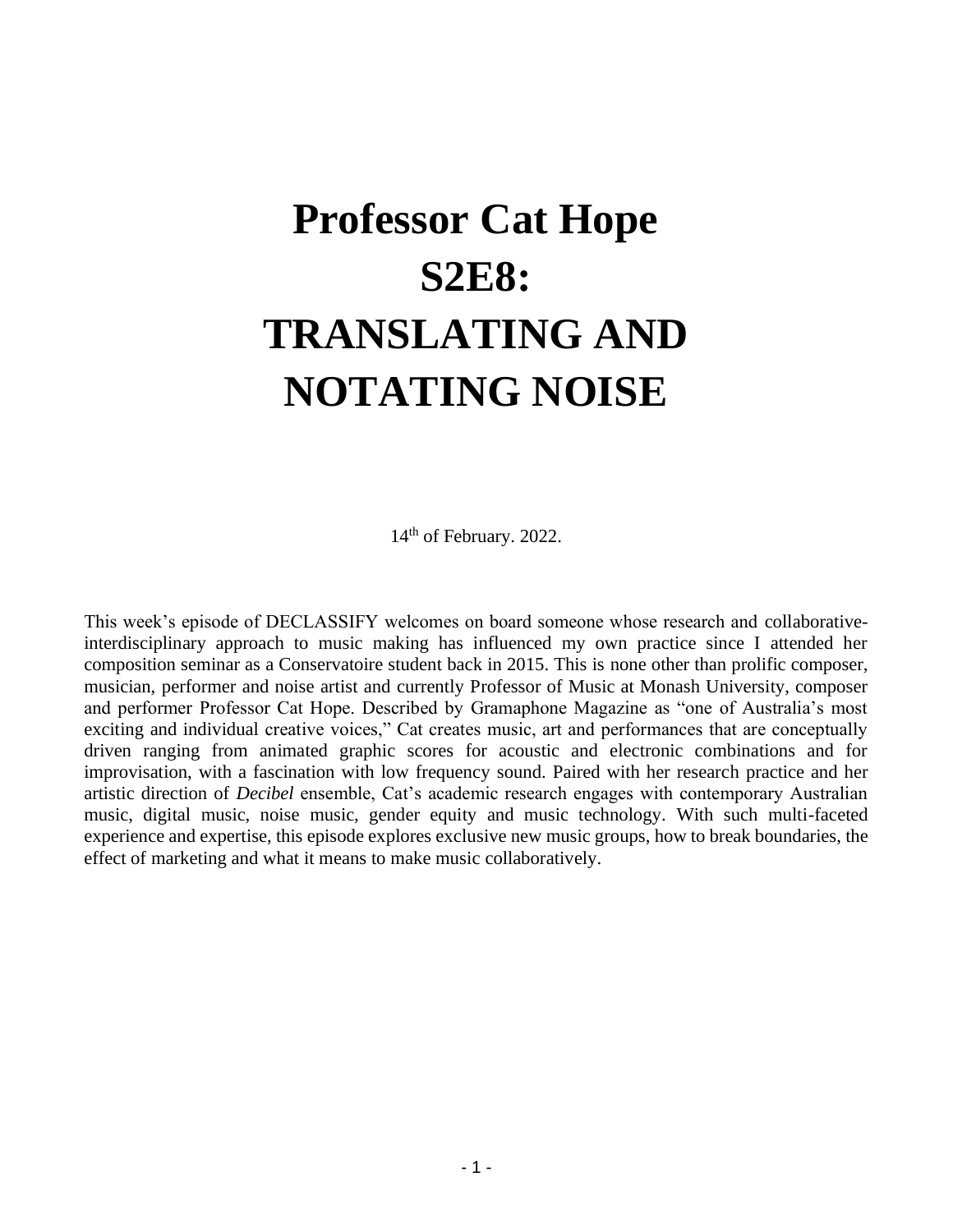#### **Victoria Pham**

Hello hello! Welcome back to another episode of the podcast this week! I'm just here re-recording the introduction to give a little heads up to everyone about my recording microphone playing up and spontaneously producing some rustling sounds. They don't occur too often throughout the episode but I thought you should all know that the occasional very quiet leaf-like rustle sound is indeed from me – apologies about that! But moving on, This week's episode of DECLASSIFY welcomes on board someone whose research and collaborative-interdisciplinary approach to music making has influenced my own practice since I attended her composition seminar as a Conservatoire student back in 2015. This is none other than prolific and sound-maker extraodinaire and currently Professor of Music at Monash University, composer and performer Professor Cat Hope. Described by Gramaphone Magazine as "one of Australia's most exciting and individual creative voices," Cat creates music, art and performances that are conceptually driven ranging from animated graphic scores for acoustic and electronic combinations and for improvisation, with a fascination with low frequency sound. Paired with her research practice and her artistic direction of *Decibel* ensemble, Cat's academic research engages with contemporary Australian music, digital music, noise music, gender equity and music technology. I have to say like, really thank you so much for for coming on board and being so enthusiastic. I really appreciate it.

# **Cat Hope**

Thanks, Victoria. Nice to meet you. It's lovely to meet you. I love I love what you're doing. I've listened to pretty much all of your series. I think John Davis put me on to it, I think when he did his so yeah, it's I really enjoyed it all the different perspectives. It's a great project.

#### **Victoria Pham**

Thank you so much. Yes, I remember speaking with John must have been December of the year before the last was a very fruitful and kind of really hopeful, hopeful conversation.

#### **Cat Hope**

Right

#### **Victoria Pham**

But moving into more hopeful conversations, I wanted to ask you if you always know that you wanted to be a sound maker?

# **Cat Hope**

No, I didn't. But when it happened, it was very certain. So I had been fiddling around with different instruments, guitar for a while. And then I kind of wanted to get more serious about music. And the teacher at my school said they needed flutes. So I started learning flute and I kind of fell in love with music. I guess my you know at the end of high school, but I fell deeply. And you know I was going to be a vet and I suddenly changed everything. To be a musician, and I have to say I never felt very strongly about the flute as such, but I really loved being involved in music. And I had another moment of affirmation, I guess, if you like of that, that dedication, when I started getting interested in very low frequency sound, I kind of fell in love with sound all over again. And realise that all this time, I loved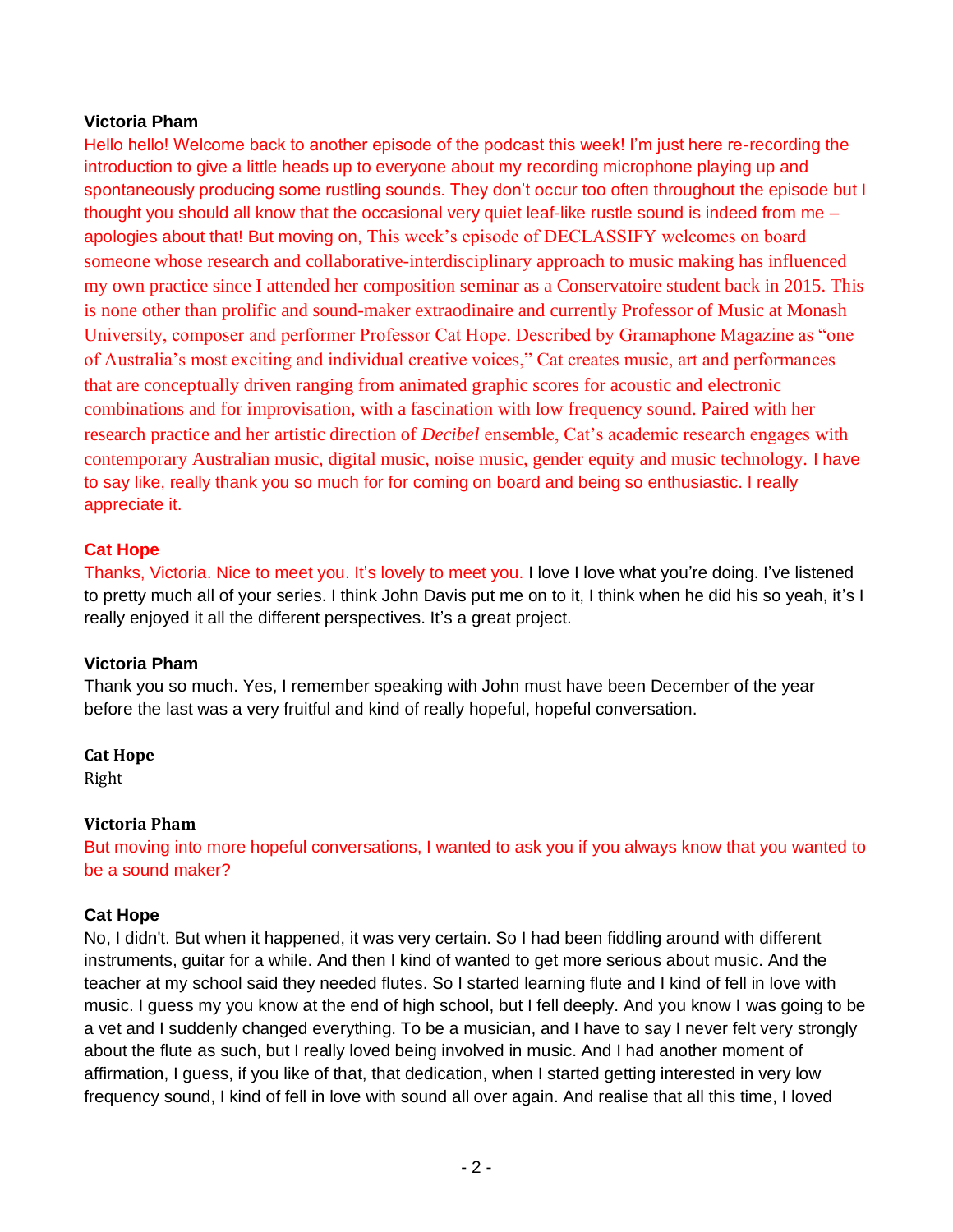making sound, but I wasn't necessarily making the right one. So I changed tack a bit and focused on bass flute and bass guitar, and electronic music. And as a composer, that's kind of been part of my composition practice for many for quite a few years now.

# **Victoria Pham**

So did you go out of studying the flute into into composition immediately, or was it performance eventually kind of led you to writing an experiment?

# **Cat Hope**

Um, it was songwriting actually. So I, after my classical music degree, completed, I did composition as a second study with Roger Smalley. But I didn't understand it, I have to admit, I, when I spend a lot of time on a project, I never seem to do very well. But when I did something very quick, late at night, it was always well received. And so it confused me and I let it go. But then, when I was living in Europe, I got involved in playing in bands as a bass player, and I started writing songs. And that lead, actually, to improvisation. And then out of that, I started notating music and kind of became what you would consider to be a poser, I guess. But I'd always been interested in making music, I just didn't really have the right tools. And when I started really committing to graphic notation, and some of the digital tools that can facilitate, facilitate graphic notation, to kind of push it in different directions. Once that was discovered, again, you know, I just wrote a lot of music. And that happened to me in about 2000.

# **Victoria Pham**

Oh, brilliant. Actually, remember, when I was a student at the Khan doing doing my little studies and composition, you came and did a seminar as part of the composition series in 2015, I remember you showing us all the processes of graphic notation. And up until that point, that was something I'd only really seen in textbooks. And perhaps because I was so young, and I'd only seen kind of more conventional classical music performances, I hadn't gone to see a gig that were graphic notation featured as heavily as, as the work you were showing to us. So it made a real difference. Because I remember sitting in that lecture and thinking, Hmm, I used to improvise as a pianist, and then I kind of lost that, because notation kind of forces you into a framework where you read what's given to you and I, I felt like that bit of my practice was lost. And then after that lecture with you, I was like, I'm going to try and bring that back in again, and find different languages to communicate a bit more space in the music. So thank you for that.

# **Cat Hope**

Thank you. Thank you for that comment. I mean, I think that graphic notation, though, does tend to be ghettoised into a open area, like you know, graphic notation is more open than, let's say, common practice Western notation. But I would argue that it isn't always the case. And in my music, particularly, it's just, as you probably heard me say, in that presentation, the parameters that are fixed are different. And so my music notation is actually very controlling, and you know, what was a pictorial or whatever, like, you know, traditional notation, it but only different elements. So I've always thought then, traditional notation, things like dynamics, yes, you you follow the score, but it's pretty open what you do, how you create dynamics, for example, or the tambour of notes as often relates to some kind of historic practice thing. But ultimately, it's up to you the colour that you use, and the textures you create. But in my notation, those things are very explicit. And time is very, very explicit. But pitch, which seems to be the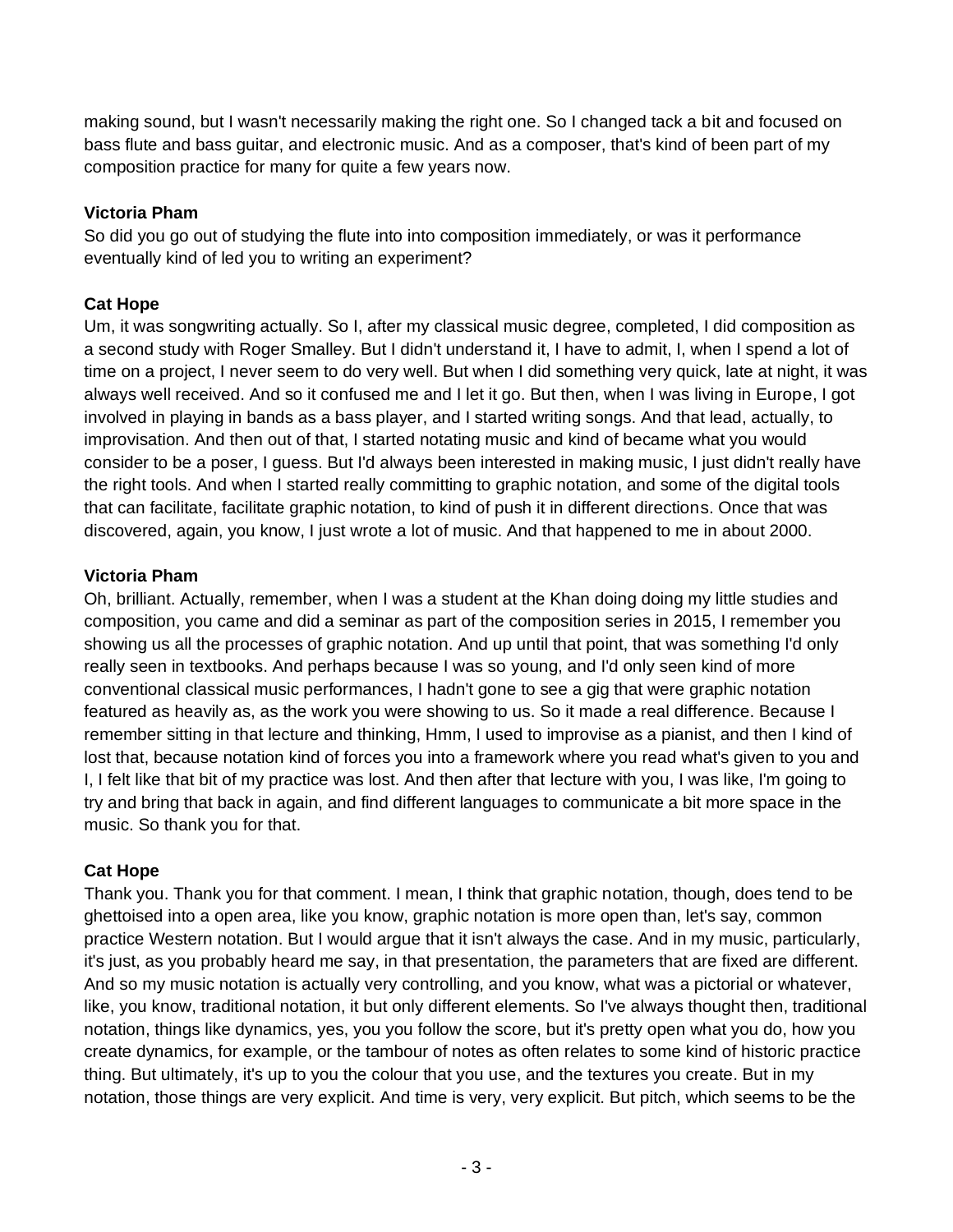focus of common practice notation is much more open. It's not completely open, but an eye. That discovery for me as someone who I was making drawings for a long time of sound, I just didn't know how to coordinate them, or share them with groups or play them. But that that was really liberating for me when I actually acknowledged that this is still still a composition that's not an open implementation. That's because I guess if my training was very, I guess you would say quite conservative, just Roger small it was actually a very interesting experimental electronic composer earlier in his career, but I think moving and teaching in Perth kind of took that out of him and I had to kind of unlearn it, or something to start again.

# **Victoria Pham**

And you found it again in Europe.

# **Cat Hope**

I did. And I found it. What happened really was when I kind of stumbled into academia, which, you know, it kind of pains me a little bit to say it because it's so difficult now to get jobs in academia, but I kind of stumbled in and when I revisited all those materials that I read as a student, when I was teaching them myself, I suddenly found this validation of these ideas that I didn't see the on the first pass maybe. And I, you know, reading about composers that I loved, like, adjacent to Chelsea and LIGETY and Xenakis, I started to notice that actually, these drawings I've been making were remarkably similar to a lot of their music notation, sometimes their drafts. Or sometimes what they were trying to do with their conventional notation, was kind of what I had managed to achieve with my graphic notation. And so that really spurred me on plus, I had some really great colleagues that supported that plight, and facilitated with different digital tech and programming ideas that kind of put my drawings into motion, which provided them provided a way to actually play them and scores.

# **Victoria Pham**

She's so so beautiful, to be able to, to hear those images being I don't know how to describe this coloured, I suppose, by by salvo by music.

# **Cat Hope**

Yeah, well, I'd always heard them. Like I heard these images in my head, I just couldn't work out how to kind of render them in real in live performance. So I tried a few different things. But it was really kind of getting these pictures that I'd made, and putting them in motion across a playhead, like a point where everyone was reading at the same time. And, yeah, it was really great effects. You know, drawing on that early inspiration and I'm doing a project at the moment where I'm we're playing these monarchist and LIGETY drawings that are actually coloured pencil drawings of pieces that they when then went on to notation and just comparing the difference because I think it will be quite startling how similar the drawing and the notation might be. Yeah, they might start in a different place, but I think they will arrive in the same.

# **Victoria Pham**

That's interesting. Well, I look forward to, to seeing that when it comes out. I'd be intrigued to see how that we know what the similarities are, what jumps out is not similar. So yeah, I'm working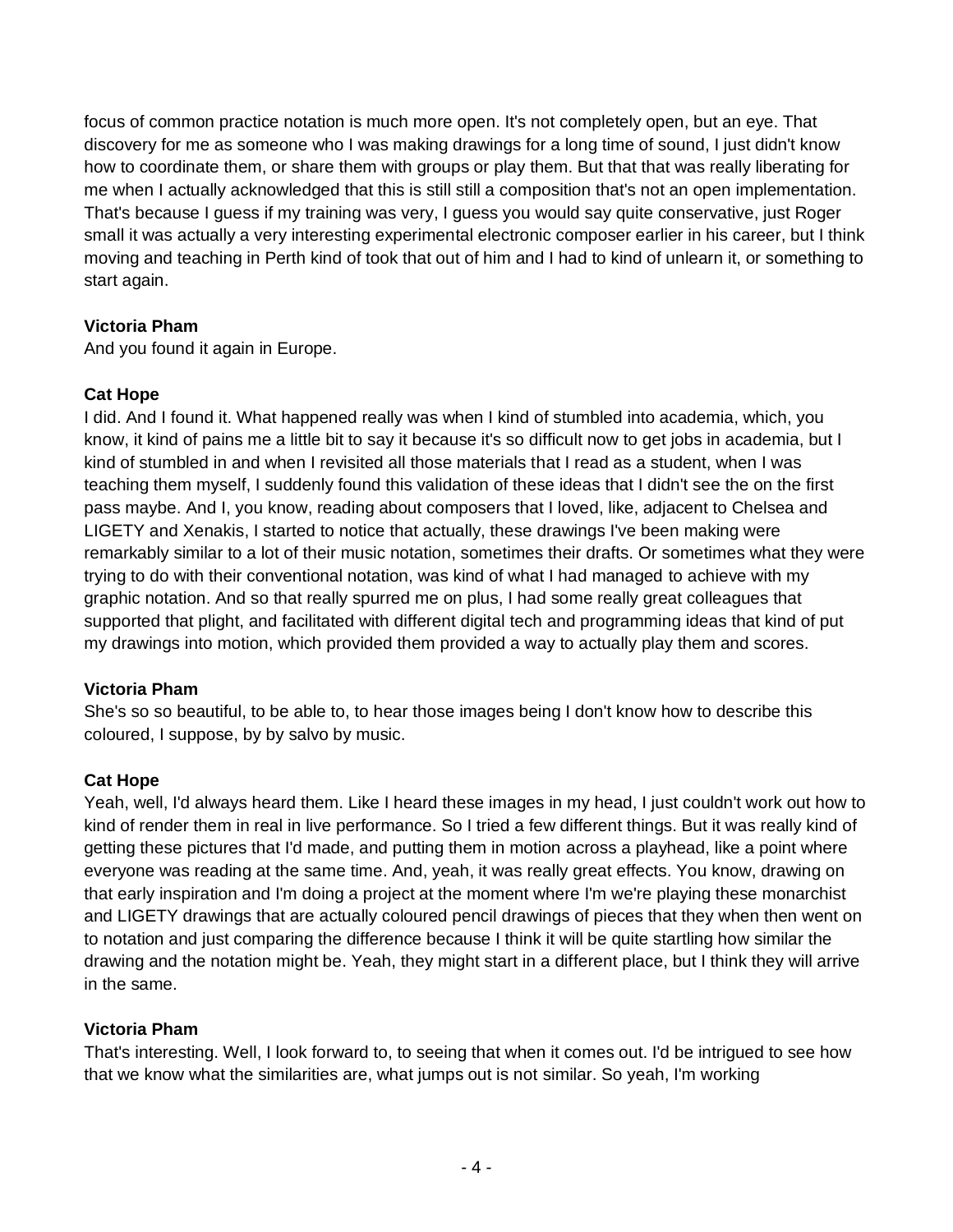# **Cat Hope**

on it with you know, someone who's helped me a lot as a composer Lindsay Vickery, a colleague of mine in in Perth. And yeah, it's a project for this, Marcus and Henry, he's been a huge influence and huge fan of his music. So yes, just be always I don't do a lot of these kind of memory Hill dedication projects in my composition practice.

## **Victoria Pham**

And what's the project called? Or was it untitled?

# **Cat Hope**

So I'm tired of them. I think it's just called scorings. Or that, you know, performing Zack as as graphic notation or something like that. But yeah, it's a bit in progress. And we're presenting it at there's a NACA centenary conference in grace. Later this year.

## **Victoria Pham**

I'm going to keep an eye out on that if it has happened later this year. See if I can go see it. When you mentioned your, your move into academia and into into research and into teaching, was that always part of the part of the plan? Because you mentioned kind of stumbling into it?

## **Cat Hope**

No, it was never the plan. So I mean, like a lot of musicians, I didn't I just wanted to play music. When I did my degree. I didn't really know what I want to do after that. I ended up playing in bands and playing bass in bands, but flute and other things kind of concurrently. No, but I've always been quite academic in the sense that even though you know, I was I did fine at uni, I did very well as a musician, maybe less. Well as an actor, you know, my academic more academic subjects. But um, Artistic research wasn't a thing back then. In the 80s, and I went to uni, but some, it was really, I guess, I've always been really intellectually engaged with music. So I read a lot. I read a lot about composers I read a lot about music and philosophy and ideas. And, you know, I'd actually published a couple of papers, without even kind of, you know, without being in academia, which is probably quite rare on film music actually, I thought that that was what I was really interested in pursuing. So then, but then when I did stumble into it, it was the right thing because As, in some ways, it enabled my practice to flourish. And in that I was able to experiment without having to worry about the financial consequences of that. I think that's harder now than it was back then, you know, 15 years ago or whatever. But it definitely provided me with a place and with with facilities and colleagues that we we could work together. And I remember, as a freelance artist, because I was freelancers for quite a long time. You know, I had the flexibility and the ability to travel and whenever I wanted to apply for grants to help me, there's my colleagues at the University, kind of bound by the teaching schedules, but then had access to all this great tech. So there was always this really weird kind of comparison. So, it I managed to combine all of those things in my academic career so far.

#### **Victoria Pham**

So you mentioned the tech as a freelancer, would you have to, as part of a grant apply for access to these things? Or make them yourself in order to do the electronic work?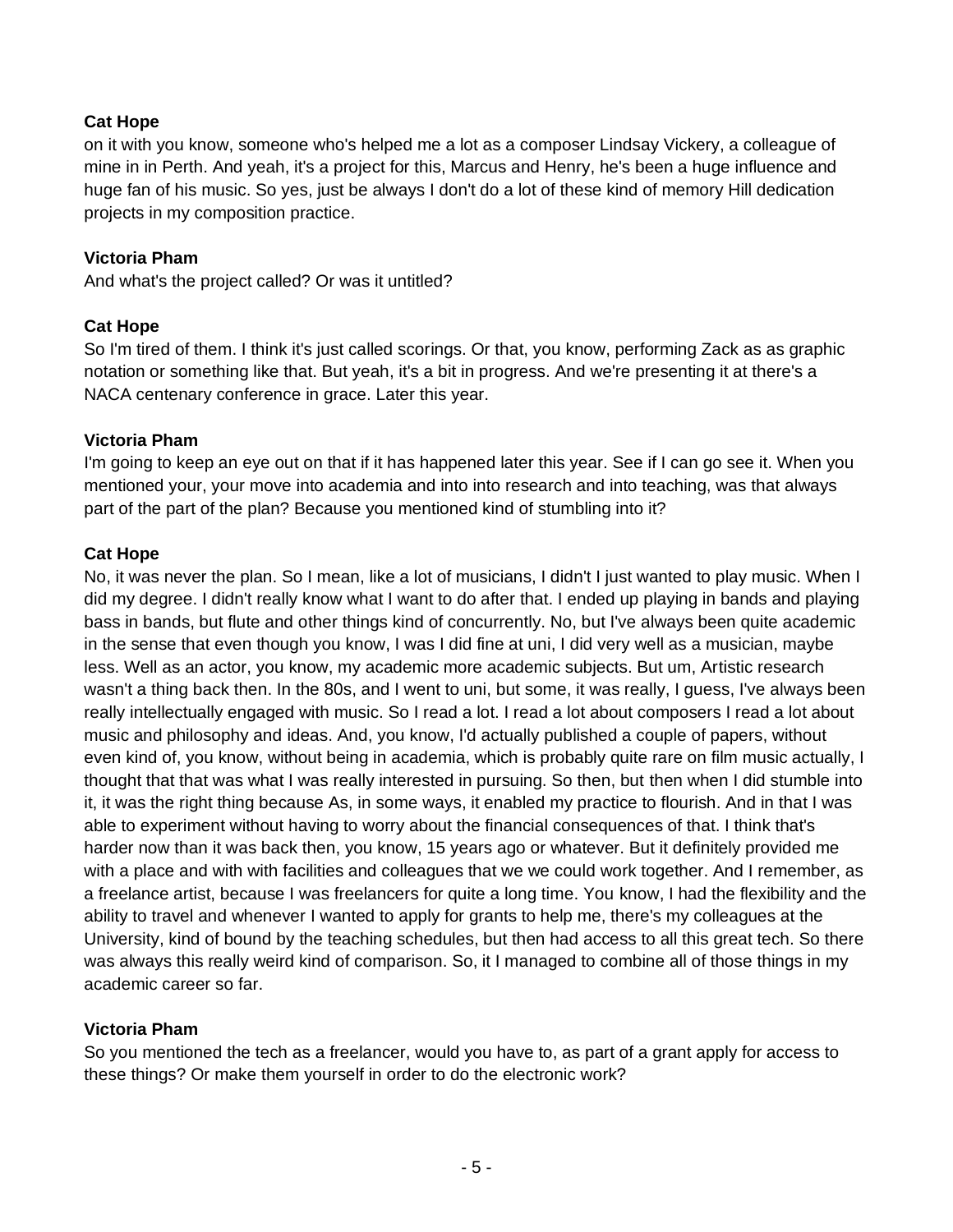# **Cat Hope**

Um, yeah, so I, you know, I, I kind of survived pretty much from one project to the other. And that was a combination of, I guess, technical research. So I was very interested in the relationship of sound and screen back then. And some of it was for Turing was a range of different projects. But you know, when I, when I had my first job, my second child, I started to get quite concerned about the precarity of that, and that's when I accepted the academic role. But, yeah, I can still apply for grants, I guess, as an academic, but um, yeah, I'm not sure if I completely understood your question there.

## **Victoria Pham**

Oh, yeah. Basically, I was wondering, when you are a freelancer, because I suppose I am still a freelancer on that side of things. How like, how did you manage to get the freedom to experiment with things that were more technical or with access to facilities? Were just

## **Cat Hope**

organic hope to collaborate with my academic colleagues? That's how, and yeah, so I would loan stuff and go and hang out there after hours. And then I would also every now and then, you know, I could apply for funding to for development projects. It was difficult, I think I had some big ideas that probably if I'd been in academia at that time, would have been more easily rendered real, but it was fine. And I liked, I liked living as an artist. I don't think there are many practising artists in academia who don't go by past a week without wondering what it'd be like just to be an artist again, but it's getting more and more precarious, as you'd know. To take on that freelance career.

#### **INTERMISSION I**

**For this first intermission is a 2017 work by Cat entitled 'kaps Freed.' This is a piece for piano and electronics and this recording if from its world premiere at the Australiasian Computeer Music Conference. It is performed here by Gabriella Smart with electronics devised by Stuart James and overseen by Lindsay Vickery.** 

#### **Victoria Pham**

Yes. Especially now, I suppose. Yeah. Especially these last two years. I'm curious as to now that what we're talking about research in academia, from what I've understood, having read lots of recent publications, a lot of your research has been about how culture has evolved in terms of all the intersections between digital arts and provided stations, mixed media, in sound and art installations, as well as composition. I was wondering, now that you're also teaching it, how do you think the framework in terms of pedagogy has, has had to adapt in terms of an increasingly global and close cultural appetite? In learning? Music?

# **Cat Hope**

a great question. And, you know, my, my publications are kind of, unlike a lot of academics are very disparate in that they, you know, I publish on gender and music and I publish on animated notation, and digital technology. And in the past, I've published much more around digital art and sound installations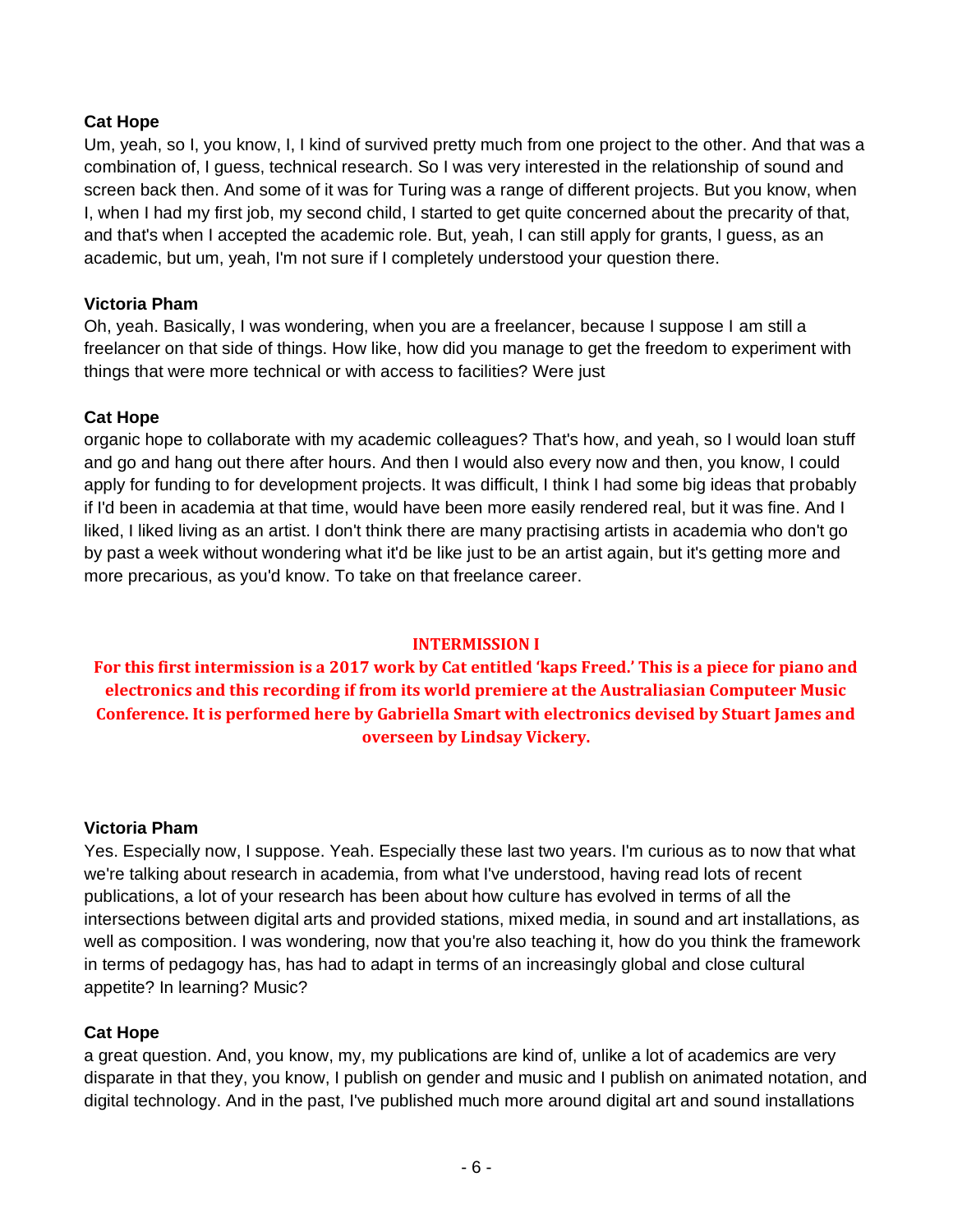on. And but I've become, I've always been quite an activist. I've always been very political, and it's kind of crept into my music, but it's definitely crept into my academic life. And as a senior academic, I don't do as much teaching as I did before, but I was head of school at Monash University for three and a half years. And I took their role incredibly seriously. From the perspective that you just mentioned in that how we have to change the way we teach music in these places, which are funded by the people and we should be making music for those people. That might sound very drawl. But actually, I really noticed that the environment of academia was very wide. mostly men, students didn't like that at all. And I went through a process of trying to change gender representation in, both in the music that the students played, but also the artists and staff that were involved with the students signed the school up to the key change pledge, which is a British initiative around 5050 Gender targets. And try to broaden the concept of music history to be one of a living a living concept, rather than something that we look at from the outside towards the past. And that has been very challenging because there's a huge status quo. In fact, the Australian music scene is remarkably conservative when you compare it with other places. I mean, they're, of course, conservative streams all around the world. But in Australia, I felt that certain groups were particularly marginalised. And we were in denial about that. But also experimentation was particularly ghettoised. So I, so I think we need to do things that change that. So it's the, it's the repertoire we teach. It's the context we provide for their repertoire. It's the way we deliver our materials and our response, social responsibility to the diversity of communities around Australia. I'm a big supporter of music from the past. But it can't be the only music that we focus on, we have to really think about what, who are composers now? What are they making? And how can we make avenues to facilitate other people to come in to, to make music and I think that students are very aware, most students, not all of them, but you know, depending on their background, most students are pretty much aware of this. And there's this kind of lag between the students that are coming in and the staff that are teaching. So it's kind of an you know, that's understandable, because it's generational, but I think there's this big decolonization project happening in music around the world, I feel that Canada has really led that in a meaningful way. But it's happening now in Australia, too. So I think it's a really good thing. But unfortunately, in the current political climate, there's no new funds, or new support to enable this. Change and to, it's not like, we're making new places for people to walk into, we're actually cutting out things to make space. And that's a difficult conversation to have. So, we will, you know, we welcome the I welcome the inclusivity of it fought very hard to make the music programme where I that I oversaw as inclusive and relatable to current life as possible. But there are challenges with funding in the art. So you know, someone like me, who's in academia, and art and music, where you kind of get the worst of the two worst worlds. In terms of support, and infrastruc infrastructure, you know, sometimes you kind of run my bike around near where I live, and you look at the facilities and the private schools, like, these are incredible. These students are gonna come out of here and then go, so where's the theatre? Where's because there's only one in the CBD? Oh, there's another one, you know, 30 kilometres that way. I mean, it's quite extraordinary what's happening in Australia, in terms culturally, so something needs to change.

## **Victoria Pham**

And do you think it will change?

# **Cat Hope**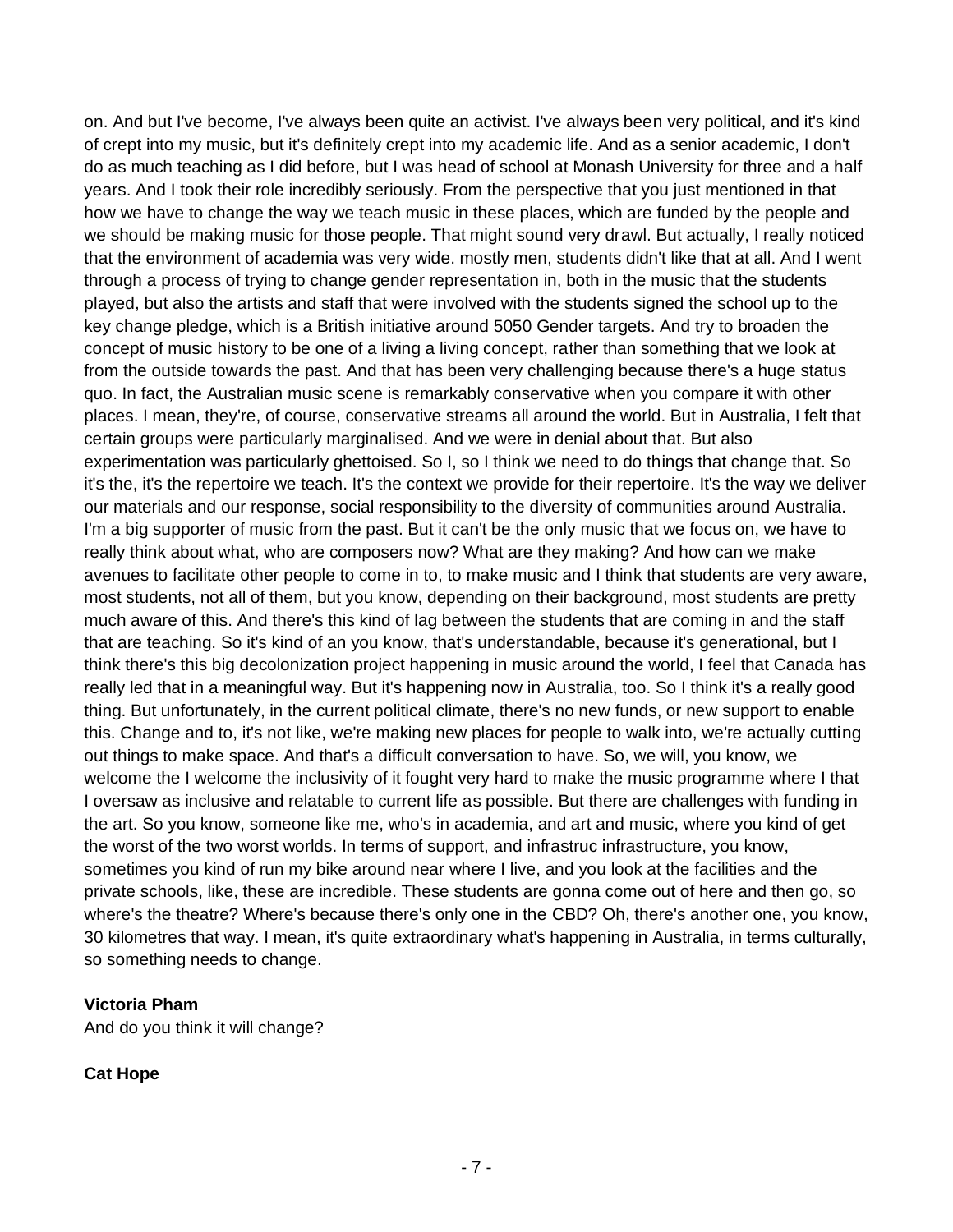I think there's a slow but seismic shift. The challenge is to keep that shift going. Because if you look at other seismic shifts in society, like feminism, there's been problems with that continuity line. I think more people are getting on board. And once there is more of a kind of, what's the word? You know, more people can't Yeah, the more people that agree that this is something that has to happen, the more powerful the change will be. But I do think that most people who have a lot of influence, for example, on a political arena, perhaps aren't as insightful in this regard as as others that are kind of on the ground. There's still a lot of, yeah, there's a lot of what's the word, cultural baggage or European baggage around Australian music practice that's carried quite high up, and I think it's time to shake that off and try and understand a bit more about who we are as a people through our own art

# **Victoria Pham**

section. He was just looking at the kinds of all the percentages of repertoire he was playing in terms of classical music was the big the bigger, major performing arts companies, they're so dramatic. So they see more and more local music or more music that involves communities that are on the ground in Australia.

# **Cat Hope**

That's right. And I think this is kind of notion that somehow people don't want to see it. But, you know, that's crazy. I mean, it's just a failure of the marketing part. That's all. I mean, you look at some of the crap that gets sold. goes crazy. I mean, if you can sell, you know, fidget spinners or whatever, you can definitely sell Australian music. That's a great quote that should go.

# **Victoria Pham**

I just thought of a question because a number of times I've been critiqued about classical music and politicising it. So why don't we what would you say to those who don't believe that art music and classical music is political? Or that we should be talking about it in a political framework?

# **Cat Hope**

I'm going to be bad academic here and not remember any quotes. But I, you know, There's generally two thoughts, right, it's like art and politics should never mix. And then there's the other opinion, which is everything is political. If anything is funded by taxpayers money, it is political. Because we pay tax to the government and one of the government, it's, we vote, it's a political. Now, if there's a whole bunch of people with philanthropy, and they're doing their thing, it doesn't need to be political at all. But if we are using the money that people pay to the government through tax, that's, that's a political call. So that would be my first answer. The second one is it would be wonderful if there was some kind of magic barrier between politics and art making, but there's just not enough infrastructure, there's no, we've lost that this kind of support for artists, administrators are also struggling. And they don't, you know, as much as they want to, I think it's very difficult for them to support artists in a way that they would like, or don't have done in the past. So that is making I think artists are kind of mobilising in ways maybe that they haven't before. But not all artists, because, you know, if you're ranking for violinist in one of the state orchestras, you're gonna have a very different perspective about art and politics than if you're a independent artist who's trying to get funding through the State Council. So I think that it really depends on where you're coming from, and what you serve to gain from politicising art. Me I, I really believe in artists for everyone. And I love I love Italian and romantic opera. I also love experimental noise music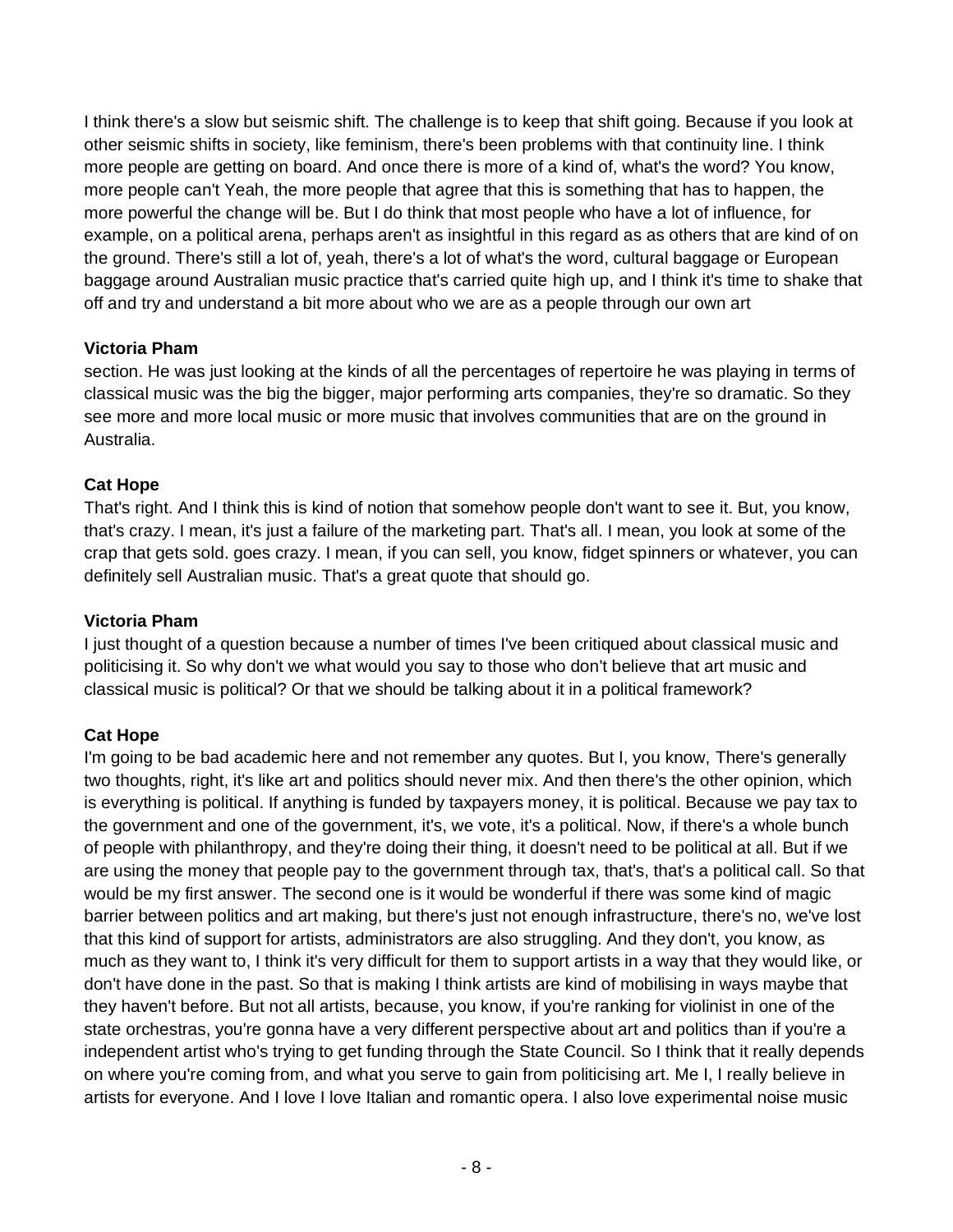now. Why? Why is it that one is played in sticky basements for \$20 An hour and the other in taxpayer funded concert halls with major performing arts organisation and people on a wage for ongoing position? So some people might say, Well, that's because no one likes a nice music is horrible. But actually, listen, that's, that's, that's an extreme case. But that's not always the reason. So I think that artists have often, you know, I guess making art is a process of insight. And so often, artists can be quite political, because they see things, I think they perhaps look more carefully, sometimes. And when you do look carefully, it's very hard not to feel that you have to act. It's hard to walk away, I really believe in that saying, the standard you accept is a standard that you walk past. And it's very difficult to walk past some of these situations.

# **Victoria Pham**

Yes, and I'm very, very grateful for you, and the work that you do, because I know that you've been very outspoken about lots of things. Thank you very, very much, because it's helped a lot of people including me, and also set a pretty good example, as well on how you can use your voice in political situations, for the art community and for the community at large.

# **Cat Hope**

Thank you. It's very kind, not everybody likes it. Because, you know, whenever you push up against the status quo, the status quo gets nervous and and, you know, I don't blame them in an environment where they are going to lose something. I mean, it's we're working in a space where some, you know, we're not going to just rise up and find a place someone has to step aside to make room for these things. And there's something radical happens, a political agenda, but anyway, I do Didn't mean to talk about politics the whole time. No, not at all.

# **Victoria Pham**

Well, I suppose I'll do a little segue segue into, I suppose something that is still sort of political but more artistic, which is I wanted to ask you about your opera speech was just a quick overview for anyone who, who doesn't have that much information about it. It's an opera. That's what it is that you generated a graphic notation school from, and you reacted not reacted, but it's generated from the 2014 Human Rights Commission project, because it's titled The Forgotten children. And this is everything that that the opera has come from and how you transformed I suppose a political document into a work of art, which then won the art musical 120 20. I was curious as to both the process and how, how you managed to get a work of that intensity, something this powerful performed on the stage was mentioned very briefly before as to you know, the difference between the romantic and the more experimental how this managed to, to get so much force behind it?

# **Cat Hope**

Well, I'm, I'm a huge opera fan, I used to play in an Opera Orchestra as a flute player. But I would never write an opera, like the operas I love. You know, it goes back to what I said earlier about music for the people. Now, that means something to us. And our prayers have always treated big themes being human, human, and what's not humanitarian. But yeah, human beings, human condition themes. And I guess, going back to the politics very briefly, I was very frustrated at the situation in Australia, and I kind of couldn't work out what to do with the tools that I had, I'm not a nurse or a lawyer. I can't just go to a refugee camp or, you know, represent people pro bono or something like that. So I decided to try and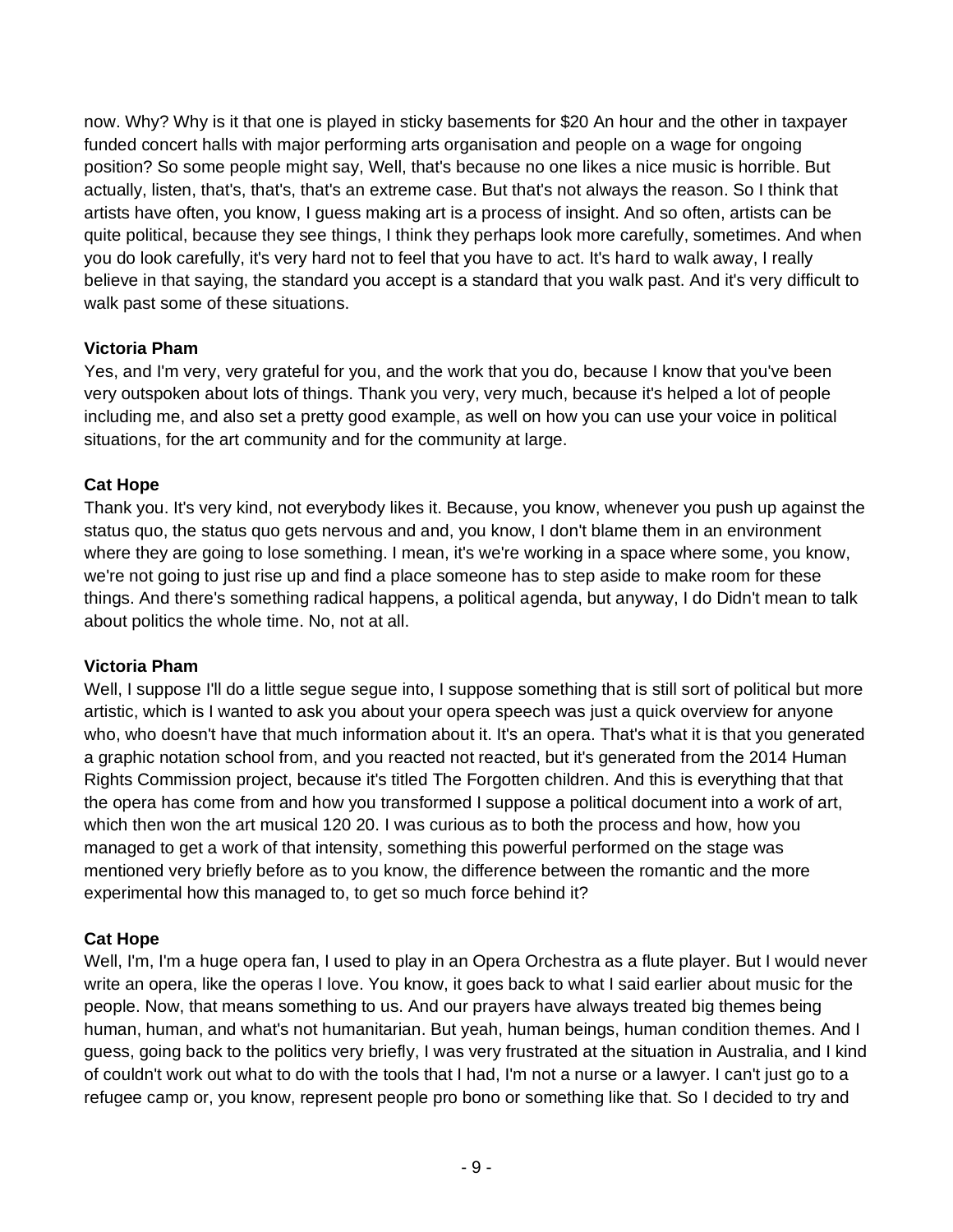make a work where I could create, I guess, encourage people to think about these difficult issues in in a new way, and share my frustration, but also perhaps empower people to act. So the process of the opera really it was the report is this kind of generic government document. It's got a kind of graphic design. It's got drawings by refugee children in it and lots of graphs. And I what I did is I kind of inverted the idea of libretto, as you said, there's no words in the opera. But I use the children's drawings, this colour scheme of the graphic design, and these graphs as material for my graphic score. So I the musicians kind of reread the document through this this process. So you know, because one thing I've learned is that that kind of yelling at people about what's right and wrong isn't really effective. And that's really what was happening to Julian Triggs, when she presented that report to the Australian Government. They are Tony Abbott just told it was politicised and left and we read the thing. It's just a bunch of facts. So yeah, so I it took a long time I started when I was residents in the Pete number Hicks house that gave me a bit of space away from academia to focus on this idea. And gradually over time chipped away this this piece, and it was it's a very calmative thing, it brings in lots of different things that I've done in the past. So my noise practice my electronic music practice, kind of a lot of graphics scoring techniques that I've developed the idea of sampling music in real time, that's a big part of a lot of my compositions. So really brought together a whole bunch of things. And with the support of my group discover music ensemble, they, they kind of were in the orchestra helping never so familiar with my music and live scoring techniques that were really great lever. But I'd worked a lot in Perth, where I spent most of my adult life I guess, with tourney music, and they were fantastic supports of mine, and particularly this project and they helped me to get it off the ground. So funding applications and then liaising with the Perth festival to make the premiere in 2019. And I'm just in the process of organising a rematch of it in Hamburg in 2023, so I'm thrilled because it's, it kind of happened taught you know, any remounts were just off the table because COVID was the next thing that happened. So yeah, and I did it in a I didn't do it in a conventional music way i i organised a kind of showing a kind of development process of the music that wasn't staged in Adelaide with the help of vital statistics, fantastic organisation there. And then that kind of gave us that enabled me to test this idea. If I could create a piece of music that enables people to empathise with the issue. So, if you listen to a piece of music, it's a piece of music. But if you know what it's about, if you read the programme now, I think it really does empower people to think differently about this difficult thing and keep keep it on their mind. And in the actual premiere, when it was staged, you know, we had amnesty and refugee organisations at the after, you know, at the concerts, giving talks, taking donations or having forums and so on. So that if it did succeed, there was an opportunity for people to act, or find out more about how they might engage with this issue, and basically keep it alive so that people don't forget about these people in detention. And this still, you know, most children have been removed from detention Australia. That's true. But there's still a lot of people in detention, as you've probably heard recently. In Melbourne, that whole business, detention, hotels, hotels. Yes, yeah. I think that's I think that's the story that you wanted to hear.

# **Victoria Pham**

Well, I mean, I like that you invited all these organisations to be integrated into the way that the work is presented, because it allows it to be active. And not

# **Cat Hope**

Yeah, goes beyond kind of virtue, signalling and interaction perhaps. And then the other concept in the opera is that it's, it's going back to this for the people concept. The idea is that every place is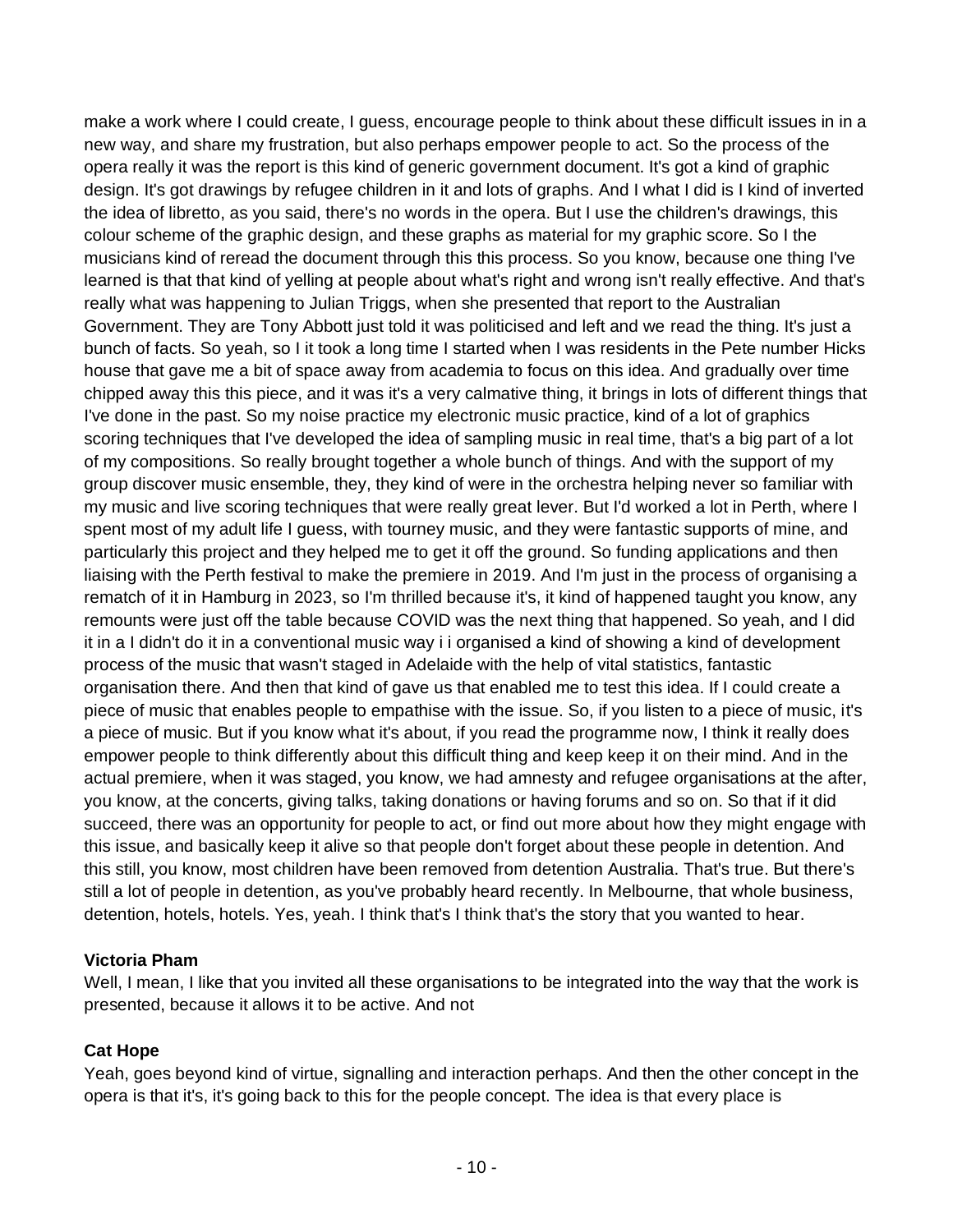performed, the people of that place perform it. So there might be a couple of people that come in to assist. But you know, the choir is a, it's a community choir, they're not music readers, they were, they all learned the graphic notation by heart. The, for soloists, they're not opera singers, there's a, there's a heavy metal singer, an improv singer, there is one opera singer, and there was a kind of more folk orientated, Persian singer. And then the orchestra, not just classical musicians, the pop that can be any type of music, as long as they've got a level of musicianship, you know, they're all able to read the score. So there's, it's actual presentation is also quite political in that, you know, you bring people together who are interested in interested in this concept, I didn't really realise until this project that my notation is actually incredibly accessible to all kinds of musicians. And it's a possibility to bring people together in a way that perhaps other types of practices that meet Western notation don't. And that kind of, you know, blows apart that kind of mystery that, that people have around music notation, like, you know, if you don't read music, it's just like a whole bunch of stuff on the page. Whereas people when they look at this notation that kind of work out what's going on. It looks like it sounds sometimes.

# **Victoria Pham**

So when the work was to hand back, there'll be another local community putting the CNRS Yeah.

# **Cat Hope**

Well, that's, I'd love to work with a refugee choir in Hamburg. But we're working towards just getting all the details together. Now.

# **Victoria Pham**

I suppose I look forward to seeing this opera, perhaps being toured more and seeing all the different communities that get together around this work. gratulations Thank you.

# **Cat Hope**

He was supposed to say that that's happening, but like.

# **Victoria Pham**

So it's like coming out of this work in which you had such an inclusive approach to it in terms of making and presentation. When it comes to other aspects of making, whether it's in an institution, for example, like Monash University, or in a degree or some sort of curriculum, do you think that something kind of infrastructure, like having a quota in place to teach certain types of music, to ensure that there's a level of diversity or inclusion are useful tools? To start that?

# **Cat Hope**

Yeah. Good question. I, I know that there's a lot of debate about quotas, but I did a lot of research before I introduced them. And I'm glad that I did, it was a bit painful at the start. But I, I found that just you know, suggesting and encouraging was not doing the trick. And so it almost like you have to give the system a bit of a shock, like, like a one off. Like, but there is none or what about the Masters in all these kinds of things, and people work out. Once you get going that it's going to be okay. There's still room to teach Beethoven and you know, not as much as it was before it goes back to what I was saying before about someone has to stand aside. But it's usually okay. So I think that in such in, when you have such entrenched practices, you need to kind of somehow shock the system into a change. And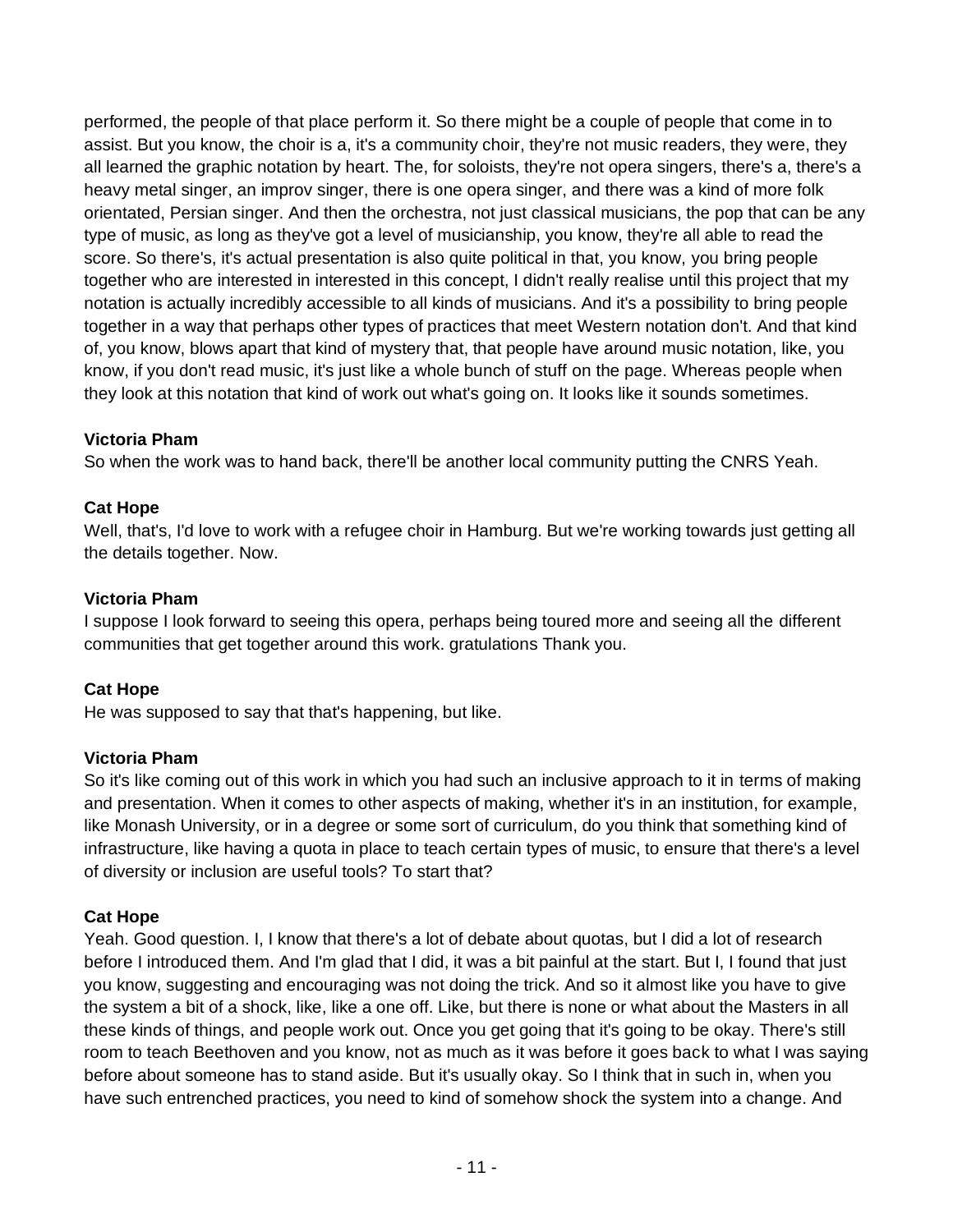these days, you know, no one's around long enough to see something through a 12 year period or whatever of constant like, slowly shifting the steering the ship in another direction. So, that's why I went that, I think it is important. And I do believe, you know, the argument against quotas is basically is one that says, well, there aren't any. But there are like, there are amazing music, music is amazing music by people from around the world or from within Australia in different cultural backgrounds. Women are great composers, there's lots of them. Why is it that you can't find them? That's a better question to ask not Do they exist. And I think quote, is kind of direct deals with that problem. It makes people look in a way that it's not right, right in their face. And so responding to queries means you learn to look for things that perhaps you wouldn't normally know you should look for. That's my theory anyway. And I Yes, I would encourage anyone who's doing something like that, you know, I, I, I mean, personally, I didn't always, I wasn't particularly inclusive. In my own practice. I mean, in my own programming, but the early days of disability, I mean, I didn't include lots of women, just because I'm a woman, doesn't mean I knew lots of other women or, and I, I guess I kind of looked at my own practices. And it's been quite challenging for me to change them as well. But it's been worth it. And I've found so much material I never would have found otherwise. So I guess I feel that I've really learned something positive out of the experience of giving myself quarters. And I do think it had a positive outcome at the university two,

## **Victoria Pham**

I think it's a great tool, I suppose, or first step to begin to change your writing, trying to do things by through suggestion doesn't always translate in, actually,

# **Cat Hope**

oh, yeah, you're right. There's some people really push back. And, you know, if we talk about women, for example, coders are women, some women don't want to be, you know, quote, I mean, I could totally understand that. I don't want to be your token women, cuz you need one. But and I used to feel like that, but after a while, I said, You know what, I'm gonna take it, because it might be the only way I'm gonna get it. Like, you know, I always just thought I wasn't good enough. I never really thought about this stuff about why women weren't getting many opportunities, I think, yeah, now I have a much more intersectional approach. And I realise it's not just women, it's a whole bunch of other socio economic, cultural factors that come into play, and I'm much I'm trying, I'm learning all the time, you know, about how to do these things better. And I've, you know, I've made mistakes along the way. And hopefully, as I get older, I make lists of those. But I think that's it. That's okay, you know, the you. You need to make mistakes to learn, you're not going to get it right all the time. And I really do believe in risk taking. So that's a good learning space. Right?

#### **INTERMISSION 2:**

**For our second intermission is a second work by Cat Hope 'Their Lives are stripped of meaning" released in 2018. This recording the premiere performance of a work for voice, trumpet and electronics performed by Callum G'Froerer and Olivia Stahn.** 

#### **Victoria Pham**

Yes, I think so, too. And what you mentioned before about, oh, there aren't any, we can't find any, as you were saying that I was thinking of a conversation I recently had with some musicians and artists,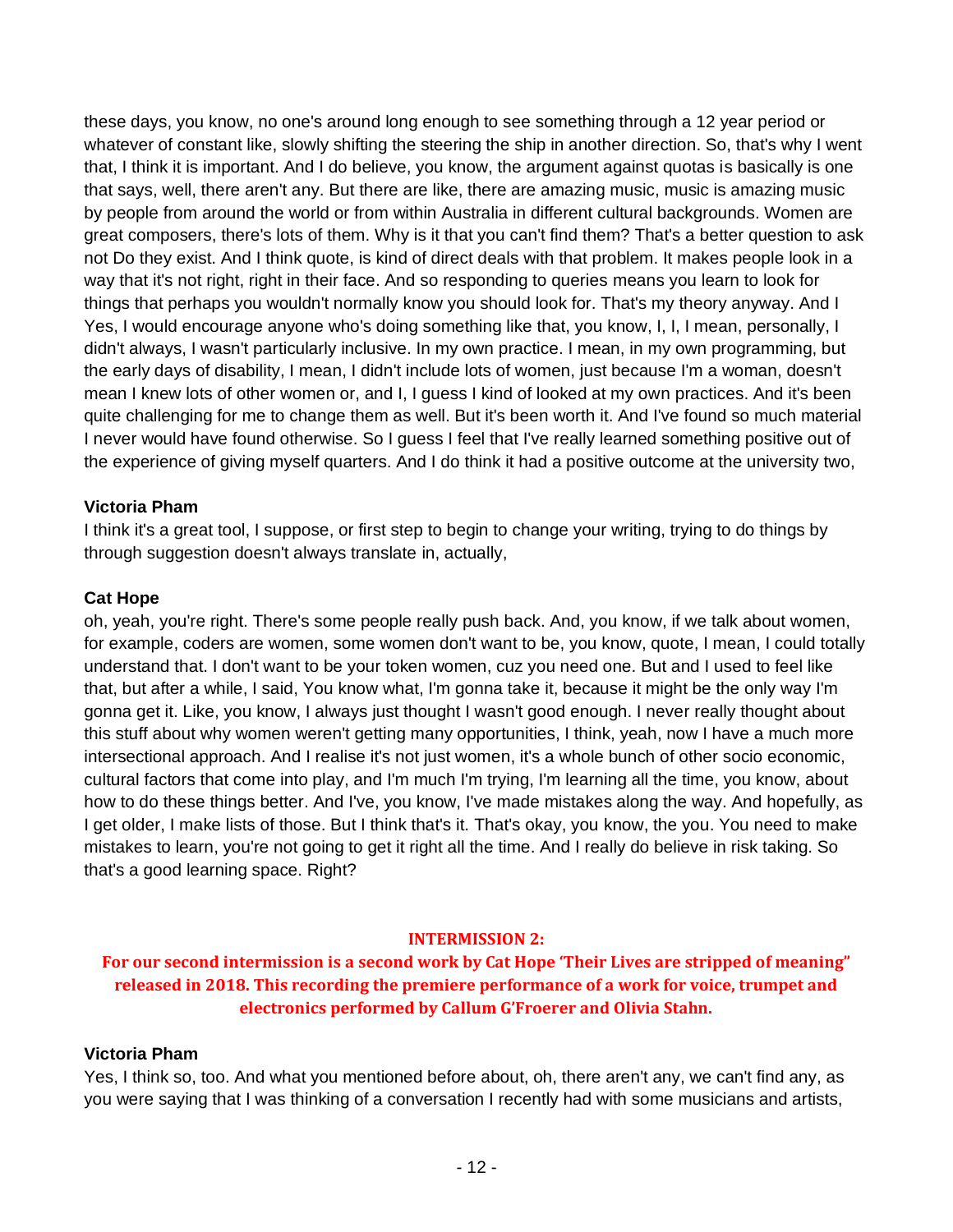and we were talking about the electronic music world is some improvisation that's now integrating with classical music or whatever classical music means now, but also the kind of new music Amistad movement. I'm wondering why you think those particular movements which came about in the 60s and the 70s, are still talked about as brand new, even though they're disciplines that have happened, you know, half a century ago, and why they still feel so exclusive for so many musicians practising today.

# **Cat Hope**

What do you mean by exclusive in that context? Well,

# **Victoria Pham**

when I show up to those gigs, they're always the same people, the same contemporary new music, experimental people, and increasingly less and less members of the public. It just, it feels academic, I suppose, is one of those.

# **Cat Hope**

It's like a little, it's like a guitar, right? Like, yes. And I use that word deliberately because it's, they've been separated out from only other music. And, you know, there's a kind of hardcore group of people who support it. And you know, and then there's all these other people that don't and that that creates is kind of weird vacuum effect where there's just gets smaller and smaller and tighter and tighter, instead of expanding and I do think a part of it is this marketing problem I was talking about before But I do, I think you're right. I mean, I'm always frustrated that people talk about experimental music as a movement in the foot 40s started by John Cage, like that, you know, that that's quite a long time ago now, like 80 years ago. And yet still, we look at that, that music is experimental. So still we look at formulas 33 as a crazy thing. We still we, you know, I guess someone I'm on film and might be more accepted now, and maybe, you know, less revolutionary or crazy. But you know, a lot of those experimental works from that period CEU, kind of in that little ghetto thing. And I spent a lot of time thinking about this, and how, you know, and let's talk about it, like, who was my colleagues? does, is it really, that people just don't like it like, is melody and harmony, so integral to music, as soon as you remove that, you've lost your audience already. So that's, you know, that's a challenging question for someone like me, who doesn't, you know, design much melody or harmony, you know, my work. So, but I think they're, I just think it's the way it's institutionalised music has been institutionalised along these very clearly defined silos. And when you have art, experimental art, music, it's like a subculture of classical music or whatever, we western music, whatever you want to call it, rather than flourishing alongside it. It's like the poor, dirty cousin that you don't want anyone to see. And only a few people are allowed in, you know, and that makes it looks exclusive. Whereas actually, it's just sidelined. That's a huge challenge. Someone organisation perspective, right. So I find it but I do believe that a lot of these problems are very much in Australia, and not so much happening. Same way overseas. So you're, you said before that you're in the UK.

So you know, you might be finding these tiny little, little subgroups. But I know with my group decibel, when we left Perth, and went and played in the south of Germany as part of the German radio, new music series, they treated us like we were normal, like we were musicians in Western art discipline, was in Perth, we were treated like weirdos and, and I realised actually that, yeah, Australia, we're still kind of figuring this stuff out. And in Europe, there's a lot more respect for innovation in music and art.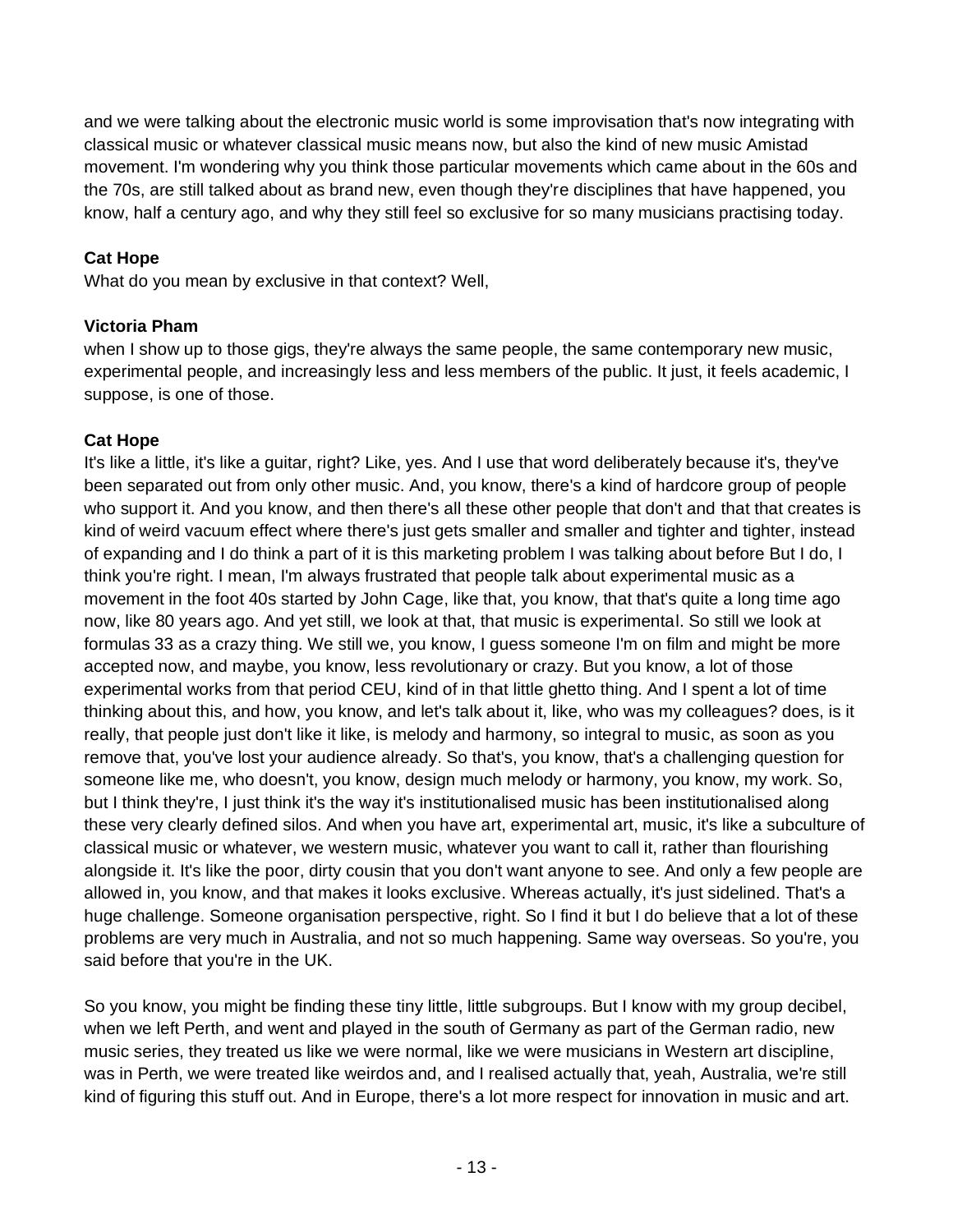And perhaps, we need to understand that these kinds of experiments are necessary for the form to, to develop. And let's face it, most experimental music has never been huge, like, we're looking things retrospectively. Some artists look major, because they published a lot, and they'd push this stuff out there, over and over again. And they their reputation is probably grown over time, you know, beyond the death, as have other composers that we know. So I, I think, kind of contemporary new art music has a has a image problem. And I don't think it needs to be that way. Because it's exciting. It's, it's, people really do, there is an audience for new and innovative things. But when we keep referencing ourselves, and you get this kind of circular thing, that's a bit of a into like a little drain. And that's when you get this exclusive thing. But if we're open and willing to share these ideas and promote them as something worthwhile, exciting, and relevant, I think we have an opportunity to move out of that get her and into a different platform. And that's really up to those. Yeah, I guess how, how we sell ourselves as composers and musicians and some great I think this drain an orchestra. I sorry, the well, maybe them as well. But yeah, Australian Chamber Orchestra is a great example of who's managed to do that to some degree. You know, they, I'm not sure about now so much, but I know over the career, they've managed their place and pretty good out there things as well as you know, more experimental things, but also the, you know, International Contemporary on some bison in the US and, you know, Legacy groups like ensemble Medan I mean, ensemble content around this. These are major groups and they're playing music by living composers that is out there. So it doesn't have to be that way.

## **Victoria Pham**

Exactly, it's just I suppose it is about a little bit about marketing.

## **Cat Hope**

But also sounds horrible, doesn't it to, you know to distil it down to that. But I do believe, you know, we complain about being marketed to all the time, right? Like we, we hide it, but actually, you know, popular music is excellent at that. We have a lot to learn from that commercial music, you know, they've, they've got that whole selling thing stitched up. I think we could learn quite a lot from that, and not expect that we will be supported all the time by some other means, because that means is falling away, I think. But while it still exists, that's I guess it goes back to the political questions. Back there.

#### **Victoria Pham**

I suppose it's about communicating clearly what is music,

# **Cat Hope**

communicating and celebrating it, not hiding it, celebrating it and insisting on a space next to you know, major, contemporary major music ensembles, London Sinfonietta, the Barbican is another great example of a place that puts all this stuff together. I think there's opportunities here, and we have to stop playing victim and get a little bit more strident in what we what we think will work. And you know, in Australia, unfortunately, I think a lot of experimental artists feel pushed down. So it's very difficult to fight back when you have nothing right. Easy for me to say that. It's not that easy for a lot of musicians and ensembles to feel that they can ask or they can expect a certain type of role or position, I guess,

# **Victoria Pham**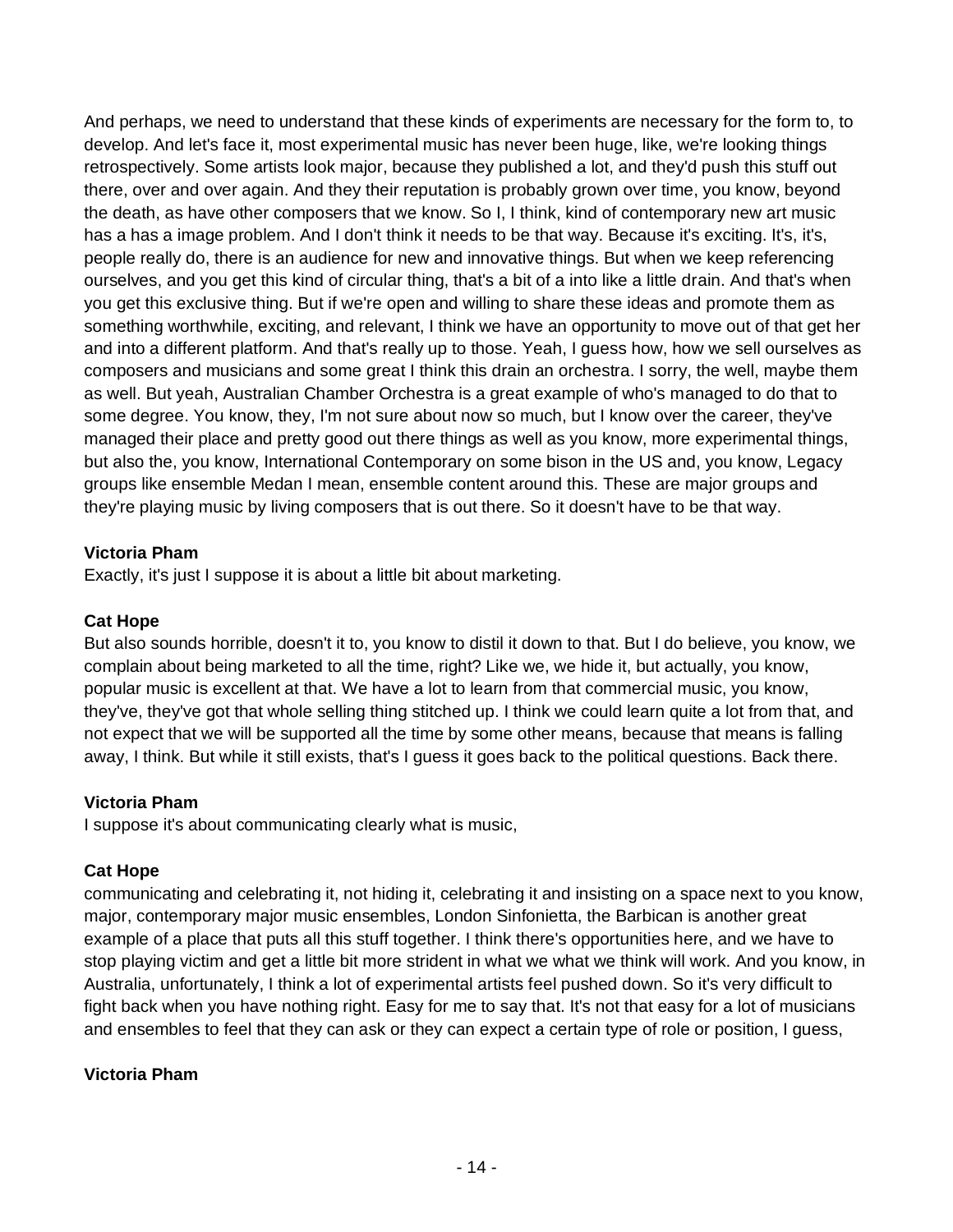I suppose, coming coming off that I always ask this question at the end, which is, do you have any pieces of advice for any experimental classes or musicians, particularly those who who are kind of not categorised in anything that's traditional, in how they can seek to make a broder impact on contemporary music?

# **Cat Hope**

I think my one word of advice would be collaboration, you're stronger in numbers. You know, I would really encourage people to find other people like them, like minded and work together, support each other. Hold each other up. It can be very isolating, if you don't know where you fit, and you're not part of a major movement or something that's been running the same way for the last 200 years or whatever. You know, and that's, that's coming from my own experience. That's what really helped me, you kind of, I guess, I'm trying to avoid saying something, I find your own people because that critic, the good, I think that you're talking about before, but actually, together, you can make things happen. You can change, you grow confidence, you can experiment in an environment where you feel supported, and you don't have to worry, anybody thinks it's silly, or it doesn't work, you know, you're going to make mistakes. So have people around you who will say, Yeah, I didn't really work. But I reckon if we do this might, you know, you need you need people around you. I think that that's a really good way to I think it's an important part of innovation. Because it, you're more able to get momentum, as a group and your take turns and looking after each other. I think that would be my biggest piece of advice and and, you know, care for those relationships so that they flourish, and they'll last your whole lifetime if you tend to them. And then they will, you know, even if you move on in different directions, they'll still be there to support you. And I yeah, I think that's probably the main one. Otherwise, you know, just remember that art is still incredibly important, whether we call it whatever it gets called entertainment, or, you know, our music or pop commercial music or whatever, the core is the same. It's an expression of who we are. And if we just remember that there's lots of different ways to express ourselves. They're all valid. And sometimes we love it and share it. Other times. It's not for us, but that's a healthy sign. It's not a it's not a thing to be afraid of. Don't be afraid of criticism, and don't be afraid to give it because that's the only way we'll grow and change. So if someone you know, sometimes, you know, put yourself in opportunities where you are open to there is debate or quick bore critique because might be hard at the start, but you will become stronger and Do you grow as a result of that? I think we're living in a bit of a culture where everyone's too scared to say anything. So a little collaborative group, that's a really great, safe space for that type of critique.

# **Victoria Pham**

It's great because the community allows you where you can have sessions where you can be very honest with each other about grow together.

# **Cat Hope**

Yeah, that's a great way to put it

# **Victoria Pham**

Yes. And I'm happy to announce anything or anything. Should you want anything? Additional? Yes. And that's pretty much it. I'm great. Thank you.